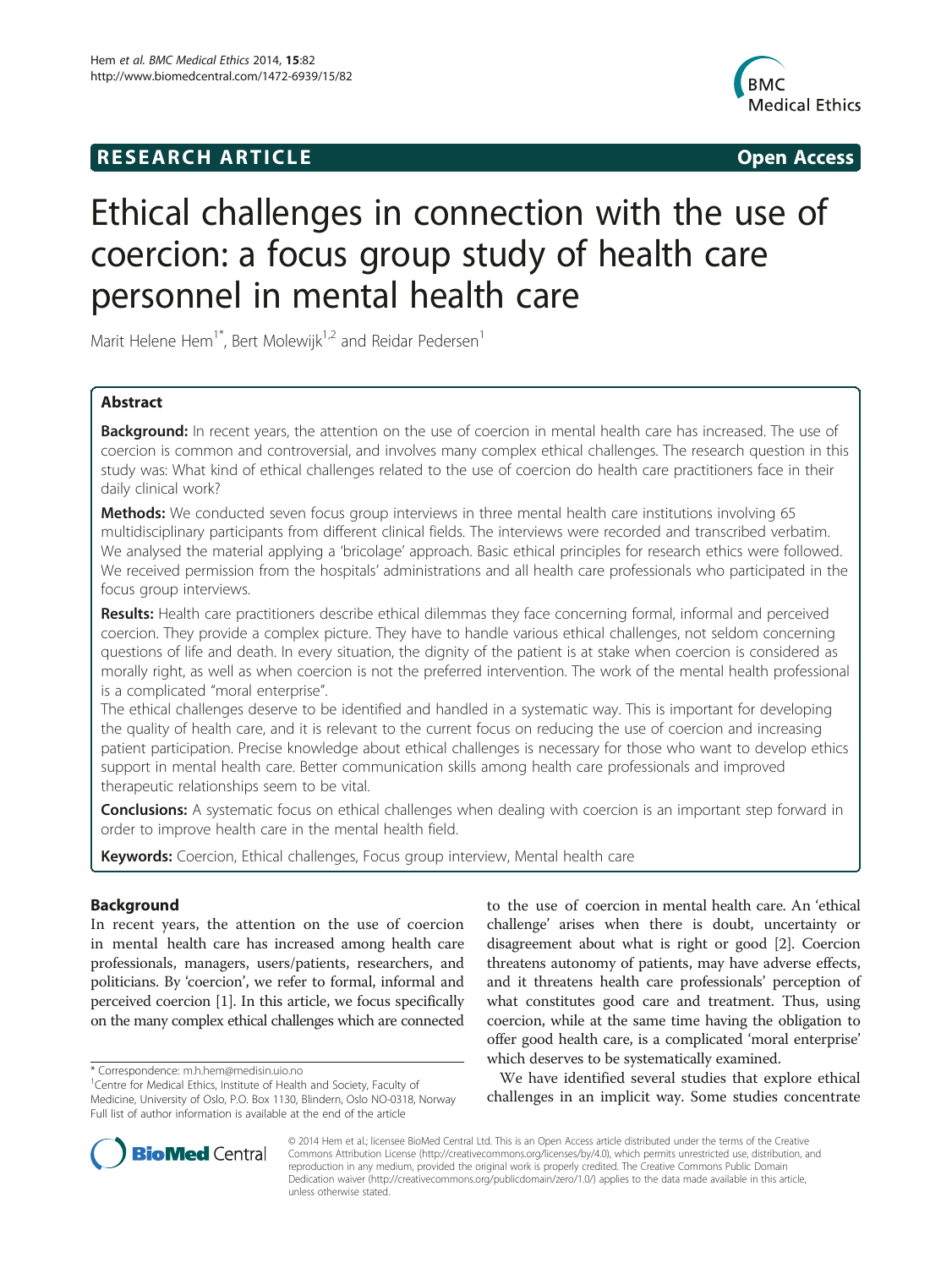on difficult feelings and moral distress. For instance, based on in-depth interviews with two psychiatrists, Austin et al. [[3\]](#page-7-0) discuss the many competing demands connected to the role of the psychiatrists who were expected to show fidelity both to the public and to patients. The ambiguity connected to their role could easily lead to feelings of moral distress. One study describes bad conscience and fear among health care workers as a result of physically restraining patients [[4\]](#page-7-0). Conflicting intrapersonal feelings concerning the ambiguity created by balancing between acknowledging and correcting the patient is the focus of studies by Vatne et al. [\[5-7](#page-7-0)]. Even though there are studies indicating various ethical challenges, the majority of the participants in the study of Lind et al. [[8\]](#page-7-0) did not feel that the use of coercion was ethically problematic. The minority, who did find it difficult, felt that forced medication, the use of belts, and isolation were the most problematic (ibid.). In order to cope with using coercion in their work, some employees tend, in different ways, to defend the need to use it [\[9](#page-7-0)]. In Bigwood and Crowe's [[4](#page-7-0)] study, the nurses said that coercion "is part of the job, but it spoils the job".

In summary, previous research indicates that experiencing ethical challenges in connection with coercion is common among health care practitioners. Our point of departure was therefore that a more explicit and systematic analysis of what kind of moral issues and ethical challenges that arise, could be of great value for health care practitioners in order to improve the quality of care when dealing with coercion.

In this article, we present results from focus group interviews with health care personnel. The interviews focused on the ethical challenges the participants face in their daily practice in mental health care regarding the use of coercion. The research question was: What kind of ethical challenges related to the use of coercion do health care practitioners face in their daily clinical work in mental health care?

#### Methods

The present study is part of a larger project about ethical aspects related to the use of coercion in mental health services in Norway (2011–2015). In the study in focus here, we conducted seven focus group interviews with a total of 65 participants (psychiatrists, psychologists, residents, nurses, nursing assistants, social educators, team leaders, and management) from different clinical fields within mental health services (acute wards, rehabilitation units, adolescent psychiatry, geriatric psychiatry, outpatient services), in three different institutions. Those institutions had volunteered to participate in the larger project concerning ethical aspects of the use of coercion. In order for us to gather information about what kind of ethical challenges they face, it was important for us to include employees from all the wards participating in this

project. The participants were recruited through the management in the different wards, and we asked for a broad selection of participants regarding age, experience and professional background (purposive sampling). The interviews lasted between 60 and 90 minutes, they were tape recorded and transcribed verbatim (200 pages).

Our interview guide included the following main questions:

 What kind of ethical challenges related to the use of coercion do you face in your daily clinical work? For example, have you been in situations where you had doubts about whether coercion should be used or not, or where it felt uncomfortable or wrong? Were there situations where voluntariness was chosen even though there might be equally good reasons for choosing coercion?

Our main aim was to stimulate the participants, with the help of each other, to express freely their experiences, reflections, concerns, and disagreements [\[10](#page-7-0)]. In order to avoid general statements, we frequently urged the participants to describe concrete situations in detail.

The reason why we chose to conduct focus group interviews was that we wanted to talk to a large multidisciplinary group of health care professionals, and that we aimed to capture interpersonal dynamics and culture while health care professionals talked about coercion. Focus group interviews are usually conducted by a moderator who will ensure that all voices are heard, the dialogue is based on the subject that is in focus, and that the group's experiences are expressed through the conversation [[11-17](#page-7-0)]. We chose to have two moderators (first and second author), and we supplemented each other with questions. Moderators must also be alert as to the group dynamics [\[12,17](#page-7-0)]. We were conscious about creating an accepting atmosphere so that the participants would feel free to talk [\[12](#page-7-0)]. We followed up with questions for elaboration. To protect patients' privacy, we asked participants in advance to mask characteristics that may contribute to recognition. During the transcription process, we have also been mindful about changing the names of persons, institutions, and places, as well as considering all information with regard to the risk of identification of individuals [[18](#page-7-0)].

#### Data analysis

The analysis is inspired by the concept of 'bricolage' [[19,20\]](#page-7-0), which means we have moved freely back and forth in the data material. Our approach was inductive [[19\]](#page-7-0). First, all three authors did a naïve reading of all the transcripts in order to get a first impression of the data material. Each one of us, independent from each other, made a rough outline of what we found interesting and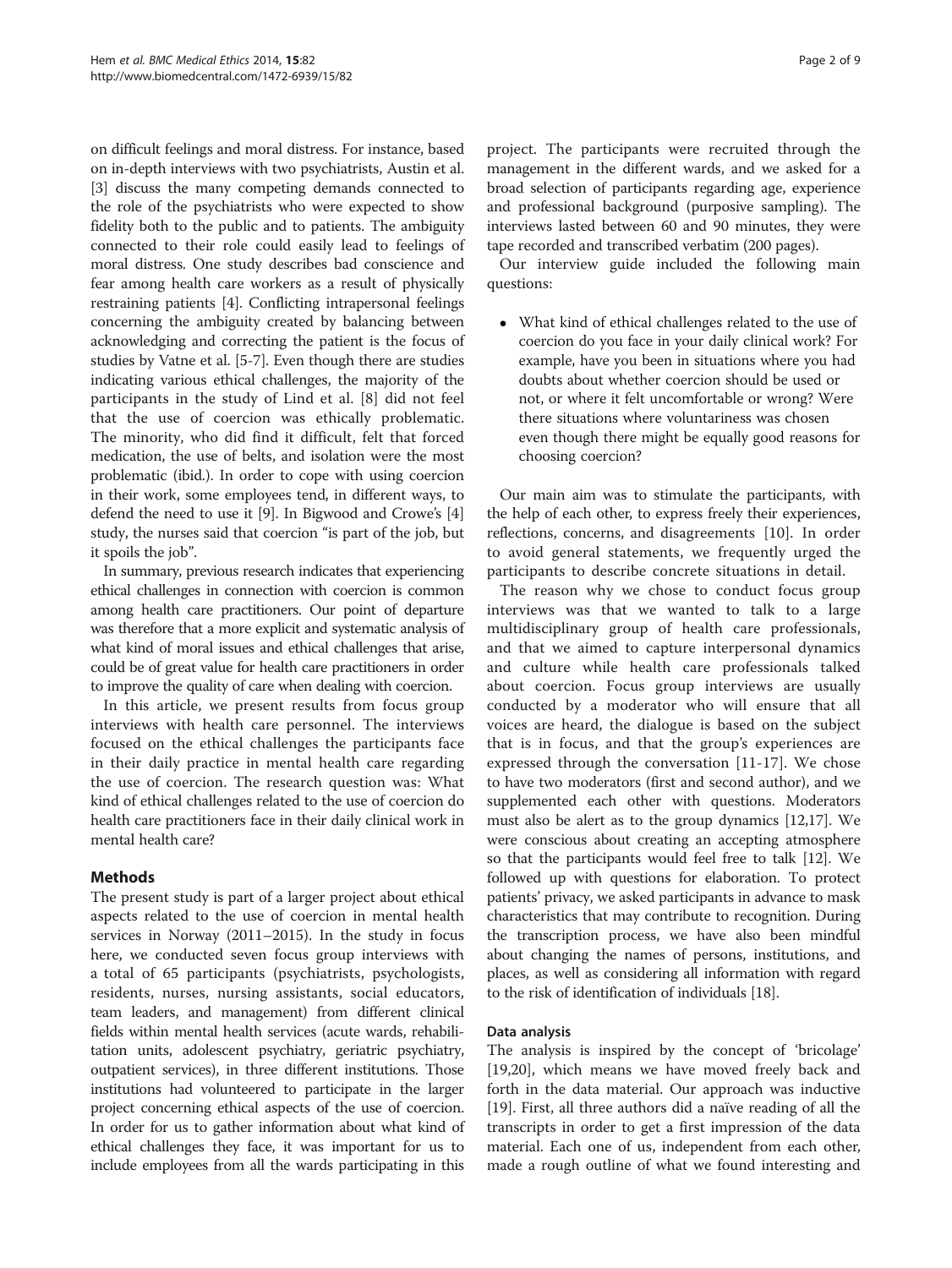important. This formed the basis of our first discussions. We proceeded by starting to make categories based on our impression of the material. This led to the initial structuring of the material by themes. We made a list of descriptions involving various ethical dilemmas. We have been discussing with each other by sharing our thoughts and impressions, and we have basically agreed to the interpretation of the findings. This means that we have exploited the fact that we are three researchers with both similar and dissimilar theoretical and empirical backgrounds; in total we possess comprehensive knowledge of the health field in general and of the mental health field in particular, clinically and theoretically, as well as regarding research methods. Likewise, we have tested our thoughts and impressions on colleagues in workshops and in presentations on the wards. Importantly, we read an extensive amount of research articles in connection with a literature review on ethical challenges connected to the use of coercion in mental health care which we performed at the same time (work in progress). Through this, we were informed that our study would be an important contribution to this field since there are few studies focusing explicitly on ethical challenges in connection with the use of coercion. Hence, we realised the importance of clarifying what we meant by the concepts 'ethical challenge' and 'coercion'. Through this work we have aimed at meeting both primary (credibility, authenticity, criticality, and integrity) and secondary (explicitness, vividness, creativity, thoroughness, congruence, and sensitivity) criteria of validity [[21](#page-7-0)].

#### Ethical considerations

The work was undertaken conforming to the provisions of the Declaration of Helsinki [\[18](#page-7-0)], which means that basic ethical principles for research ethics such as informed consent, the right to privacy, respect for personal integrity and dignity [\[18,19,22\]](#page-7-0) were followed. All participants gave informed consent after having received written and oral information about the project. Participant and patient anonymity is preserved in the text. The protocol for the research project has been approved by the Norwegian Social Science Data Services where aspects of privacy protection were assessed [\[23](#page-8-0)] (approval September 17, 2012, project number 31360). Since the study does not include patients as participants, we were not, according to Norwegian regulations, obliged to seek approval from the Regional Committee for Medical and Health Research Ethics [\[24,25\]](#page-8-0).

## Results

In the presentation of results, we will first describe ethical challenges which seem to occur across various wards and services, related to different types of coercion. Afterwards, we will show how certain challenges are context specific.

#### What is coercion and how is it done

Defining coercion is in itself ethically challenging since it has consequences for how the power of health care professionals is recognized and exercised. Defining and recognizing coercion has to do with being morally sensitive and reflective. Several participants reflected on how to understand what coercion actually is. They tended to think of coercion as a broad phenomenon covering many aspects, and they referred to both formal and informal coercion. For instance, one person from an acute ward said:

I have always thought of coercion as involving the big offences, and I have really discovered that coercion is as much a part of the everyday routines, but they are much more difficult to detect.

In order to further reflect upon what coercion is, some contrasted it to the concept of freedom. They stated that we are not entirely free in the way we lead our lives. Being members of society, we have to adjust to regulations and prohibitions, we have obligations at work and in our families and networks, and we react very differently to such "restraints". Furthermore, some saw the power they have to define what the patients are allowed to do, as ethically challenging. It requires sensitivity and reflectivity which several of our participants talked about.

In interview after interview, they said that it is ethically important how coercion is carried out. It tended to make an essential difference whether coercion was done with a caring and friendly attitude or not, with concern and explanations or not. The way you express yourself, "how you coerce", as one participant said, is essential to how patients experience the action, whether they feel that their dignity is respected or not. Approaching each patient in an individualised manner seemed to be crucial:

For some … to be admitted here, everything is coercion. To hear keys jingle is the equivalent of the exercise of power. How to tap on the door, right? Do you ask to come in? How to behave? For some, none of what is going on is coercion, while for others everything is coercion.

There is a different and paradoxical kind of ethical challenge that also comes up in the interviews - that challenges common conceptions of coercion - namely that there are patients who request or insist on compulsory admission in the emergency ward, or ask to be put in belts. For example, they may be threatening to commit suicide:

They pull the suicidal card, or they escalate self-harm and do what they need to do in order to be admitted.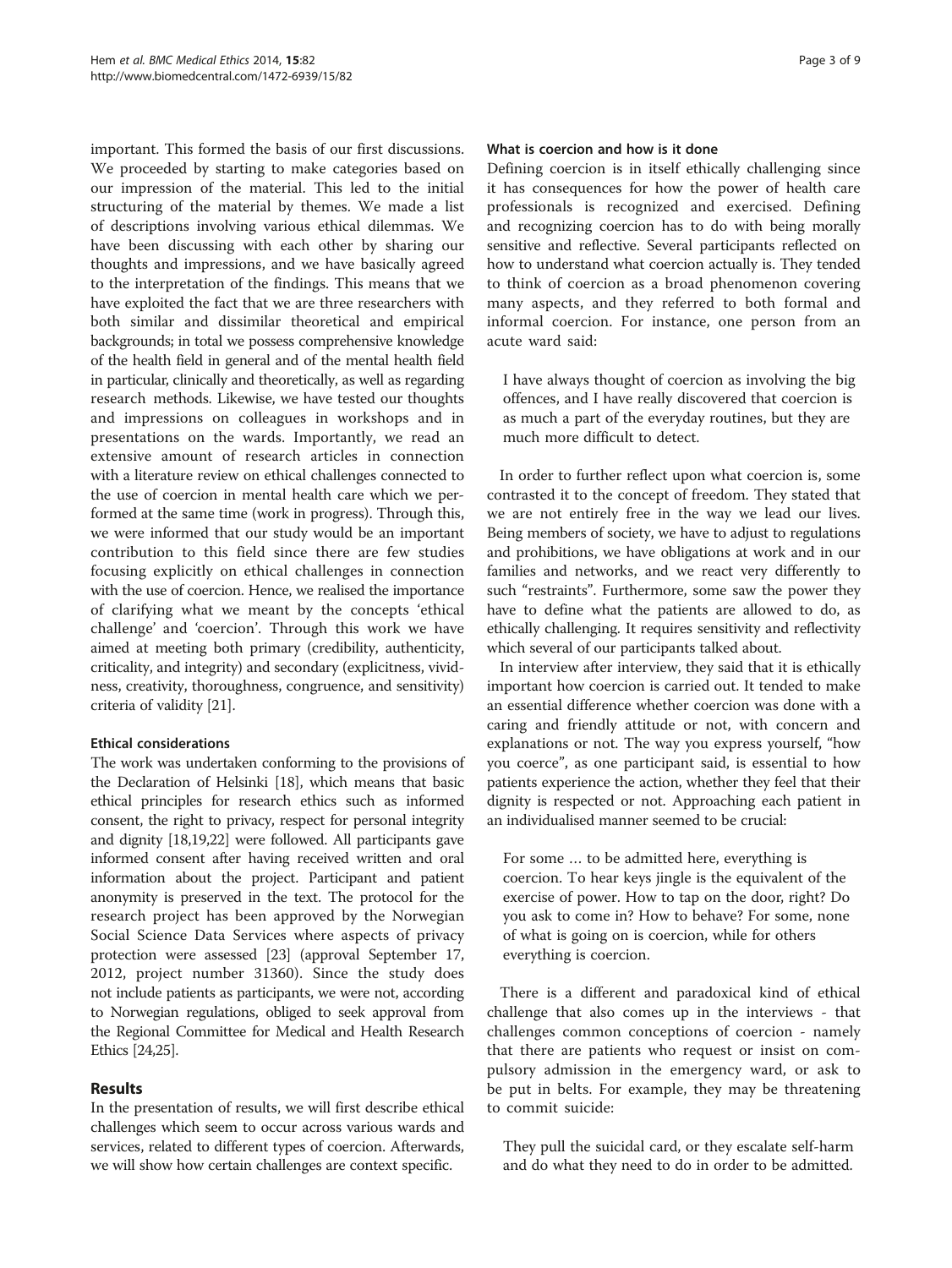The ethical dilemma is: should we take care of them on the acute ward or motivate them to take responsibility and offer them help on a lower level (than the acute ward level)?

## Coercion as 'opportunity' – formal coercion and conflicting values

For the participants, it seems to be ethically challenging to apply coercion, or their 'license to coerce', in good ways. On the one hand, they recognize the opportunities that coercion gives. On the other hand, they are aware of the possibilities for abuse. In two of the interviews (psychogeriatric unit and sub-acute unit), participants said that applying coercion may sometimes be necessary 'to come into position' to help a patient. Coercion is the tool that gives the staff the responsibility, possibility, and duty to do good for the patient (beneficence), which is sometimes seen as more important than safeguarding the patient's autonomy. Another participant (from a psychogeriatric unit) presented the same ethical challenge – the dilemma between paternalism and neglect:

They may say in The Times today that 'old, defenseless woman was removed from her home by force' or it could be written in The Observer that 'an old lady is perishing in her home and nobody interferes'.

Participants from rehabilitation departments talked about how difficult it can be to support patient autonomy in cases where they have worked intensively for months with patients suffering from both substance abuse and severe mental illness. An example could be when they have been holding back information about the patient having received a considerable amount of money in their bank account (for instance from the tax authorities). The reason for not informing them about this is that they assume that the patient would buy drugs. Consequently, the positive results of months of intensive treatment and care could be destroyed in a very short time. The ethical challenge they face, is how far they can go in utilizing the opportunity to hold back information in connection with coercion – in the name of preventing harm - when this, at the same time, compromises patient autonomy to such a large degree.

The ethical challenges which have been presented so far focus on consequences for individual patients. Yet, another kind of ethical challenge is described by an employee in an acute ward. He is concerned with the relationship between the patient's right to autonomy, and the protection of both the population and the employees:

It is a dilemma that we are expected to safeguard the patient's right to autonomy while at the same time the safety of the general public must be respected. We need to think about our employees, they too are entitled to be protected.

The perspective of society is introduced here, and as an ethical challenge the protection of society is quite different from the focus on beneficence and autonomy for individual patients.

#### 'Coercive culture' in mental health care

By focusing on ethics and coercion in mental health care, we also should be aware of the potentially infringing culture. One participant put it this way:

Even if you do not think about it, there is a tendency in our attitude that 'I have and you have not, I can leave at 3 pm., you have to stay. I go to the mountains on Friday at 3 pm., ha-ha, you get pizza or porridge tomorrow. We are employees. We wear private clothes, but we also wear id-cards and alarms, we have keys, it is all visible, it is right there, all the time.

The distinction between 'us and them' is emphasised by several participants, and some points at the possibility of infringement due to the fundamental asymmetry of power between patients and staff. However, others argued that it is also possible that a culture characterised by asymmetry between patients and staff can uphold dignity by safeguarding the patient's need to be dependent and receive help. These participants underscored the necessity of being aware of aspects of the culture that can degrade patients and pose a threat to their dignity. As an employee at a mental health district office put it:

It is hard to foster cooperation when the patient only sees you as an abuser.

To exercise care and coercion in a 'good' way is challenging since the culture in the mental health field tends to be 'coercive'.

A different issue mentioned in the focus group interviews is that how coercive routines are actually carried out may vary a lot:

Many of our routines are in themselves limitations to patient autonomy, to be allowed to go outside the ward or not, monitoring, safety procedures, rounds, confiscation of cell phones. The routines and decisions, which are part of everyday life on the ward, are followed up/practiced very differently by the staff.

Another participant (physician) in the same department said: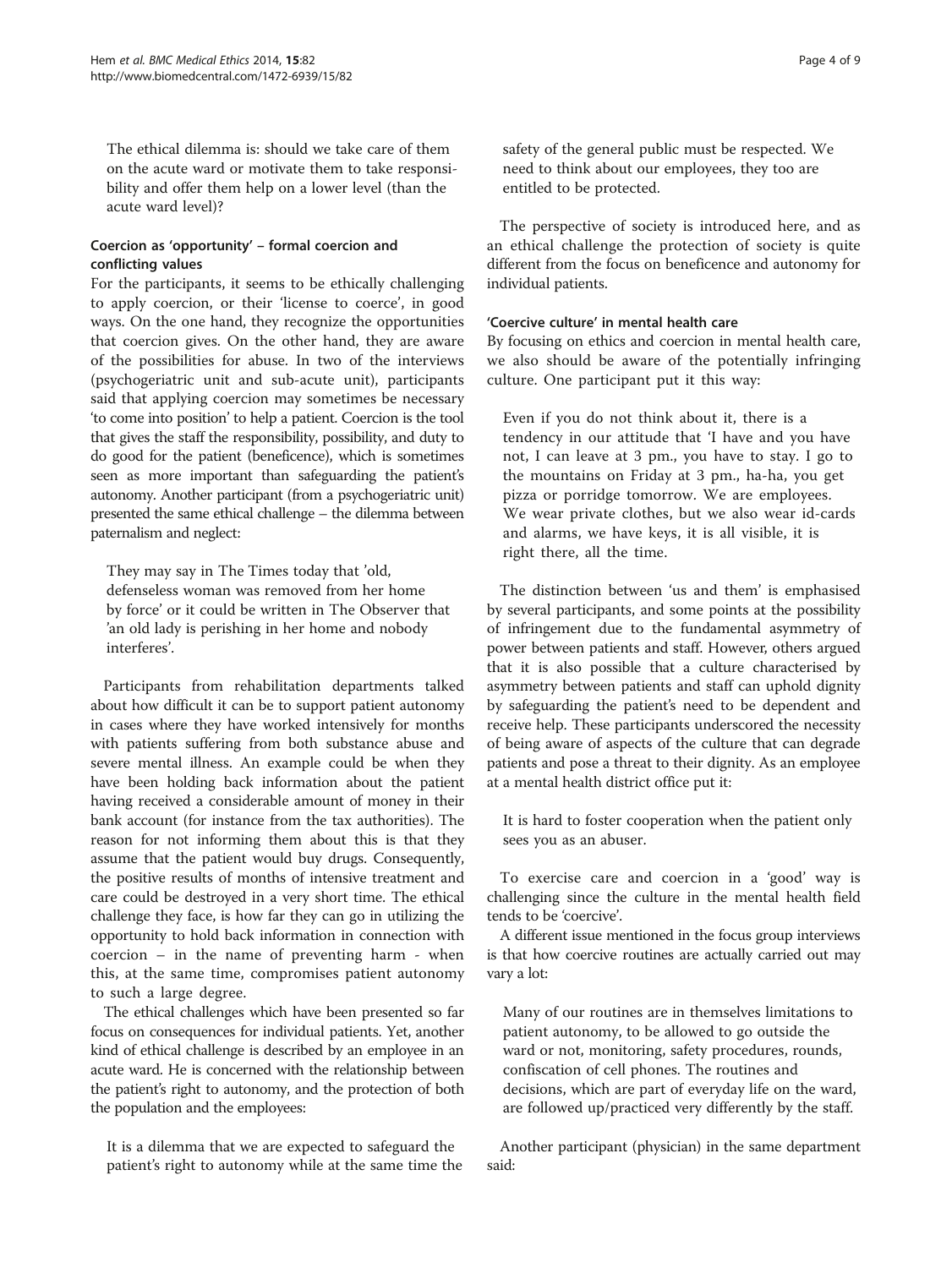We find on our rounds between the different wards that coercion is implemented very differently.

Yet, another also talked about

… how coercion is exercised, it could be very different. What kind of vocabulary do you use, how do you relate to the patients, what kind of attitude do you have?

#### Informal coercion – relationships and cooperation

Coercion may occur in conflict situations where there might be a weak or non-existing alliance between staff and patient, and where there may be disagreement concerning the participation of the patient in the daily routines:

… we have discussions about this, how long should people be allowed to stay in bed; where, when should we interfere, what do we do?

Informal coercion related to the use of smart phones with internet connection is a topic that comes up several times in the interviews:

It is a real ethical challenge because we set limits for one patient. If we don't, we risk that pictures taken in the ward can compromise another patient.

Another example of informal, 'grey-zone' or 'fuzzy' coercion is related to the dosing of forced medication:

… there has been a decision on compulsory drug treatment, and yet you provide such a low dosage that the hospital stay lasts much longer than necessary.

That is, one does not want to give a higher dosage, e.g. to prevent disturbing side-effects. However, this may be more negative because the involuntary hospital admission may last longer.

#### Context dependent ethical challenges

As mentioned above, some of the ethical challenges seemed to be dependent upon the context. Such ethical challenges will be presented in the following.

#### Adolescent ward

The adolescent ward faces specific ethical challenges due to the age of their patients and the laws related to age. Parents are supposed to consent on behalf of their children until they are 16 years of age. However, parents do not always know what they agree to:

When the consent from the parents is valid, they are 'inside' and begin to influence what is going on. However, to be parents in all this, what are they actually influencing? How many parents have insight into what they are agreeing to when hospitalising their youth? It is not easy. Among other things, in relation to forced tube feeding, it is a major intervention they are involved in and saying 'yes' to.

The employees of the adolescent psychiatric department also talk a lot about the difference between the youth being under or over 16 years of age. When the youth turns 16, s/he has reached the legal age, and parents, with some exceptions, are not entitled to insight into the treatment if the patient refuses. This situation is ethically challenging since the health professionals move from including the parents in the treatment the one day to not be allowed to include them the next day. The youth is still the same person with the same needs and challenges. They are still as dependent upon their parents, and usually still live with them. The parents are still supposed to be responsible for their kids, but now without being informed about key aspects of their mental health. It sometimes feels morally wrong to the professionals to exclude the parents.

Employees also described how they exercise coercion or pressure through the parents. An example was when they had asked a father to make sure that his hospitalised son went to bed, something they knew his son refused to do. Other times, parents invade their children and the staff feel they have to protect the patient.

Yet another case they talked about was where the youth had seriously and repeatedly assaulted his parents, something the staff had to stop by force. They also described how they intervene when parents – suffering from guilt towards their kids - smuggle in food and such, and thereby contribute to sabotaging the treatment program. This, among other things, includes the expectation that the patients participate in the daily activities on the ward, like common meals. Several employees also talked about forced tube feeding of adolescents with severe anorexia, which they describe as especially challenging since they have to keep the patient physically fixed.

#### Psychogeriatric ward

Several participants described ethically challenging situations where they manipulate elderly patients through their way of talking to them, for instance in cases where patients say they want to go home. One referred to a patient who said that

… he would like 'to leave the ship'. So I said, 'Boy, that's okay, but first we need to find a place for you to stay and that will probably take some time'. So he agreed to that. 'Okay'. I mean, we talk to patients that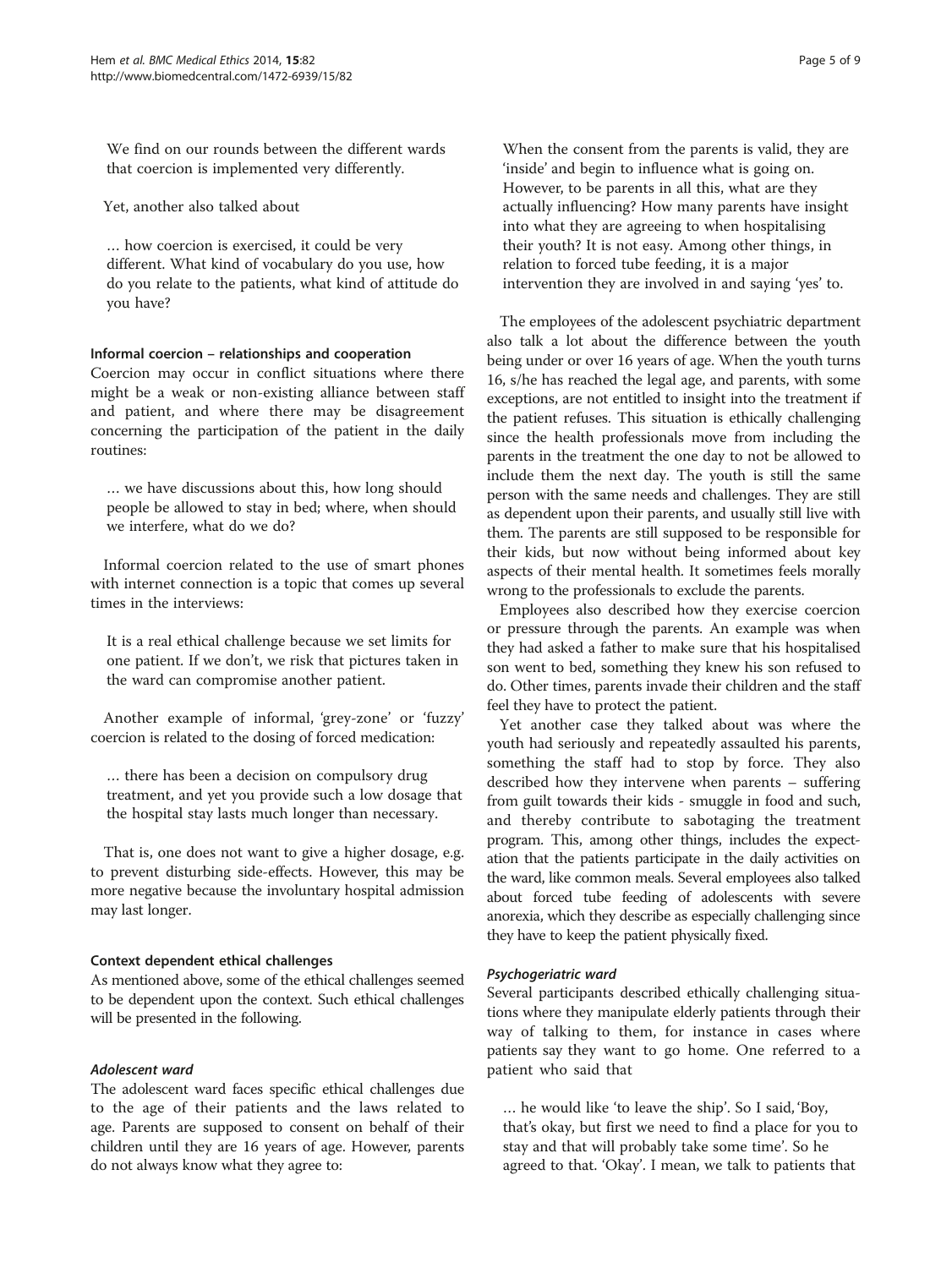way a lot. The result in this case was that the patient has volunteered to be coercively admitted!

The participants problematised the fact that they are not completely honest in the way they talk to the patients. They express themselves in this way to ensure that their assessment about what is in the best interest of the patient is followed through.

#### Outpatient clinic

A common ethical challenge they face in the outpatient clinic is to observe the patients becoming more and more ill, but refusing to be hospitalised or receive any medical treatment. The health care personnel think that they should wait until the patient is sick enough to be legally committed. The family of the mentally ill person may disagree:

They wanted us to intervene earlier. They wished that they had not had to see how sick their loved one 'had to become' before we intervened.

This is a painful ethical challenge for health care professionals. However, they also described how they use the time when coercive measures are not yet taken to build trust and safety in the relationship with the patient, which is important for cooperation in the future, also if coercion is finally needed.

#### Rehabilitation unit

Participants from rehabilitation units presented ethical challenges regarding giving back autonomy to the patient. They described how they spend month after month treating patients – as a rule involuntarily admitted and often medicated against their will – and the patients make huge progress. When the patient's condition is improving there comes a time when they no longer can be involuntarily admitted. The health care personnel know that the patient might want to quit treatment once the coercive measures are suspended. They also know that the effect of the therapeutic endeavors might be spoiled after a very short time if the patient for instance goes back to drug abuse.

#### Acute ward

A common ethical challenge in the acute wards concerns the urgency and seriousness of the situations. For example, the health professionals described ethical challenges regarding coercion and suicidal patients. One moral question they face is when to let the suicidal patient take back some degree of control of his/her own life? One employee puts the dilemma this way:

So, where is the boundary between what should be the patient's responsibility in relation to their own

lives and what are our responsibilities? Where do these lines cross, for example the extent to which one should dare to give back responsibility to the patient? A while ago, we admitted a young girl who was suicidal. She was in the emergency room for quite some time. She did not want to be admitted. We had discussions with her parents. Her mum was in despair, and finally we decided to let her go. Afterwards, there were a number of suicide attempts and she was brought to the hospital by air ambulance several times. She is ok now, but it is like … these are tough choices. At some point you have to take a chance. But when? What are the consequences? In the worst case, they might die.

As we see here, it is often not obvious what the best option is, and this may lead to disagreement between staff members about whether or not to take over the responsibility, which, in turn, causes inconsistent use of coercion. Sometimes it is the patient's relatives that are the ones to most strongly oppose giving back some responsibility to the patient.

#### **Discussion**

Ethical challenges and coercion - a complicated landscape This study describes the ethical challenges health care practitioners in different parts of the mental health services face. Our findings indicate that coercion in mental health care is a complicated 'moral enterprise', encompassing both 'big dilemmas' like autonomy versus paternalism, and everyday issues, for example about relationships, communication and cooperation.

#### Many important ethical challenges

Since the aim of this study was to explore what mental health professionals themselves understood to be ethical challenges concerning the use of coercion, and since our literature review resulted in few studies on ethical challenges in connection with the use of coercion, we deliberately did not present a fixed definition or theory of ethical challenges. However, in written material and in oral communication with the participants, we said that an ethical challenge occurs when one is unsure of what is the right or good thing to do, and/or when one is not able to do what one thinks is the best thing to do. We considered this understanding to be broad enough to open up for the health care professionals themselves to tell us about the challenges they perceived in their every day clinical work regarding coercion. Our study shows that health care professionals face many important ethical challenges in their daily work with patients and coercion. Not seldom questions of life and death are at stake. In every situation when coercion is considered, the dignity of the patient is at risk. These challenges deserve to be identified and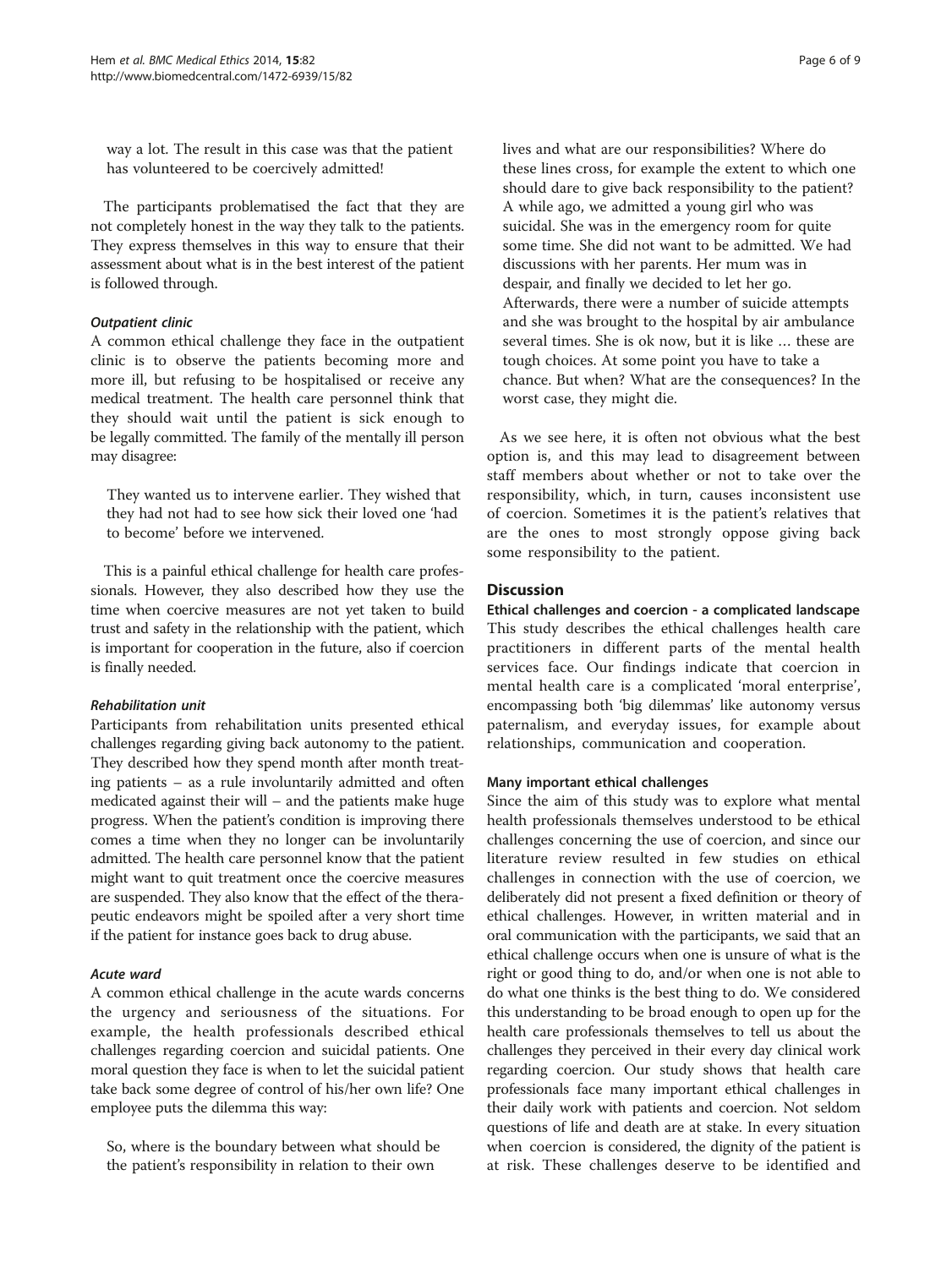handled in a systematic way within its respective contexts, and with all concerned parties involved. This is important for developing the quality of the health care which is offered, and it is highly relevant to the current focus on reduced and more correct use of coercion. In addition, more precise knowledge about ethical challenges is necessary for those who want to develop ethics support in mental health care.

#### Broad understanding of coercion

The study has a broad approach regarding both what is considered to be an ethical challenge and what is coercion. We have included formal, informal, and perceived coercion in the study, which is mirrored in the discussions in the focus groups. It seemed natural for the participants to talk about coercion in the broad sense, and several pointed to subtle forms of coercion, like exercising power or enacting pressure on the patient, what Sjöström [[26](#page-8-0)] names 'coercion context' and 'power dynamics'. We believe that seeing coercion/force/pressure along a continuum helps the staff to develop an awareness of themselves as performing coercion and also power in a broad sense [[27](#page-8-0)], which, in turn, might facilitate willingness to be self-reflective and self-critical.

#### Relationships between clinicians and patients in connection with coercion

One important aspect of facing or dealing with ethical challenges in connection with coercion is that it goes on within relationships between health care workers and patients: "The clinician-patient relationship and communication may indirectly improve outcome, e.g. mediated through better treatment adherence. Yet, evidence suggests that these interpersonal processes also have a direct therapeutic effect" ([[28\]](#page-8-0), p. 521). In a study performed by Theodoridou et al. [[29](#page-8-0)], where they investigated the relationship between perceived coercion and the therapeutic relationship, they found that "perceived coercion predicts the patients' appraisal of the therapeutic relationship … Perceived coercion is related to a more negative patienttherapist relationship" (p. 939) and perceived loss of autonomy is closely linked to a negative relationship between the clinician and the patient (ibid.). On the other hand, research shows that patients tend to accept the use of coercion if they feel they are treated with respect and are well taken care of [[30,31](#page-8-0)]. Coercion might involve extra care, attention, safety, and hence contribute to perceived dignity [[32,33\]](#page-8-0). If patients feel that the staff's attitude is characterised by beneficence, that the staff is honest and open [\[34\]](#page-8-0), and they feel that their mental health is improving [\[30\]](#page-8-0), it is more likely that they will accept the use of coercion. Based on a literature review, van den Hooff [\[35\]](#page-8-0) finds that being listened to or not being listened to stand out as core experiences

determining whether patients feel respected as a human being, or not during coercive admission. Thus, the everyday questions of how to relate in a good way, may sometimes be just as important as determining when deprivation of liberty is legitimate.

## Ethical and professional challenges are closely intertwined

The employees' awareness of challenges as ethical challenges was sometimes not evident. The fact that the challenges they face in their clinical work are presented as ethical challenges, is to some extent a result of us as researchers interpreting them as ethical challenges by applying vocabulary from ethical theory. In the focus group discussions, the challenges often appeared as professional or clinical challenges instead. This said, it is sometimes difficult to strictly differentiate between professional and moral qualities because they are closely intertwined: "Indeed, the qualities allowing clinicians to be effective in helping patients (clinical skills, knowledge, and attitudes) overlap with, and are, the very qualities that make them morally good. Exemplary clinical practices are in this sense value laden, but also virtue laden" ([[36](#page-8-0)], p. 4). For example, how to use and develop professional competence in a good way, involves both moral and professional issues.

## Lack of an ethics vocabulary and making the implicit explicit

The fact that it seems to be challenging to health care professionals to accurately verbalise ethical challenges might also be understood in the light of lacking theoretical resources and hence lacking normative vocabulary which can illuminate the ethical challenges in a relevant way. Lillemoen and Pedersen [\[37\]](#page-8-0) point out this fact in their study of ethical challenges in primary health care: "Among the most prominent of this study's findings is the fact that many of the most frequently experienced ethical challenges are not given much notice in traditional medical and health science ethics and are not even regarded as ethics by many" (p. 104). This statement might encourage us to do studies on clinical practice with the aim to develop and refine a language which is sensitive to – and covers exactly - the ethical challenges in different parts of health care, mental health care included. Also, different kinds of Clinical Ethics Support Services (CESS) might be valuable to assist clinicians in verbalising implicit values inherent in clinical practice, and to go through moral change through dialogue [\[38\]](#page-8-0). According to Reiter-Teil et al. [[39](#page-8-0)], it also seems to be important that we address the often implicit notions of ethics which Clinical Ethics Support (CES) rests on. In accordance with Widdershoven et al. [\[40](#page-8-0)], who build on hermeneutic ethics, "an approach in which ethics and empirical research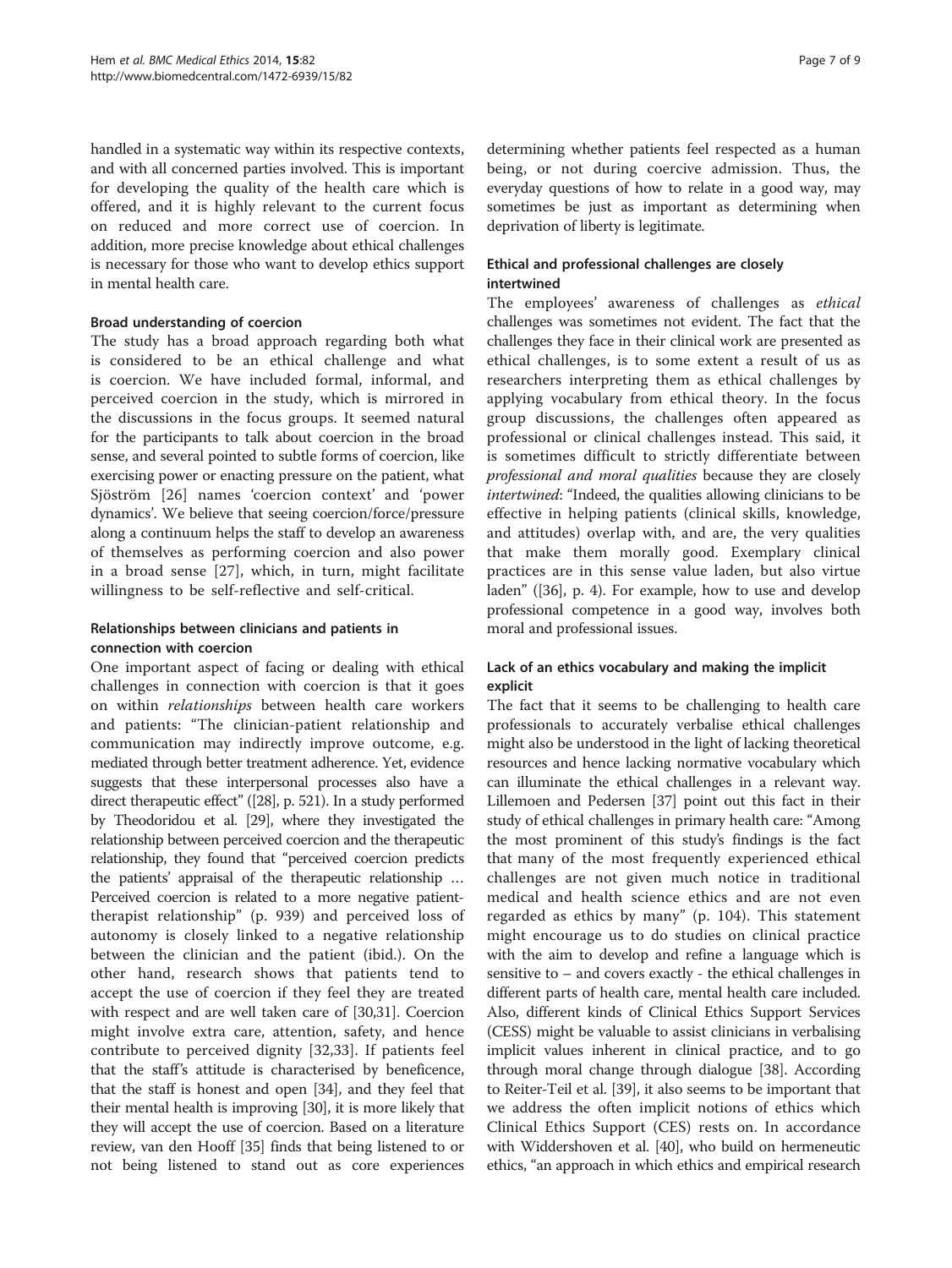<span id="page-7-0"></span>inform each other in a cyclical way" (p. 99), is a goal worth striving for.

#### Strenghts and limitations of the study

One strength of our study is that we cover various parts of the mental health services, and that different professionals (including psychiatrists and psychologists) and management were included. Both participants with positive and negative or critical attitudes to the use of coercion participated. The fact that we included only employees and not patients is both a limitation and strength: we wanted to learn about how employees perceive ethical challenges, which we did, but we did not learn about the viewpoints of patients. Participant observation, in addition to focus group interviews, could have yielded even more differentiated knowledge about ethical challenges regarding coercion. Our inductive approach yielded rich data on how clinicians struggle with ethical (and professional) challenges in everyday clinical practice. Possibly, a more explicit theoretical framing of the project from the beginning could have led to a clearer conceptualisation of 'ethical challenges'.

#### Conclusion

The use of coercion in mental health care is a complex moral enterprise with frequent and important ethical challenges. These challenges are at least partly dependent on the context, for example the type of services provided. A systematic focus on ethical challenges when dealing with coercion is an important step forward in order to improve health care in the mental health field. We need more research in order to develop knowledge about the kind of activities that might enhance ethical reflection and ethical practice. We believe that a systematic focus on ethics in a broad sense would be fruitful. However, it is sometimes difficult to view ethics and professional questions as separate from each other, in fact, they are in many cases intertwined and should be examined together.

Developing knowledge about ethics in this field is important to better understand the differences and connections between ethical and professional issues, so that the focus on and contribution of ethics can be more accurate and precise.

#### Competing interests

The authors declare that they have no competing interests.

#### Authors' contributions

MHH contributed to conception and design, acquisition of data, analysis and (analytical) interpretation of data. She was the main person responsible for drafting and revising the manuscript. BM contributed to conception and design, acquisition of data, analysis and (analytical) interpretation of data. He participated in drafting and revising the manuscript. RP initiated the study, contributed to conception and design, acquisition of data, analysis and (analytical) interpretation of data. He participated in drafting and revising the manuscript. All authors gave final approval of the paper.

#### Acknowledgments

We are grateful to the participants who were willing to share their experiences and reflections concerning ethical challenges and coercion, and to the hospital administrations for allowing us to interview. We receive funding from the Norwegian Directorate of Health (2011–2016).

#### Author details

<sup>1</sup> Centre for Medical Ethics, Institute of Health and Society, Faculty of Medicine, University of Oslo, P.O. Box 1130, Blindern, Oslo NO-0318, Norway. <sup>2</sup>VU Medical Centre, Department Metamedica, EMGO+, Amsterdam, **Netherlands** 

Received: 26 June 2014 Accepted: 21 November 2014 Published: 4 December 2014

#### References

- 1. Gilburt H, Rose D, Slade M: The importance of relationships in mental health care: a qualitative study of service users' experiences of psychiatric hospital admission in the UK. BMC Health Serv Res 2008, 8:92. doi:10.1186/1472-6963-8-92.
- Landeweer E, Abma T, Widdershoven G: Moral margins concerning the use of coercion in psychiatry. Nurs Ethics 2011, 18(3):304–316.
- 3. Austin W, Kagan L, Rankel M, Bergum V: The balancing act: psychiatrists' experience of moral distress. Med Health Care Phil 2008, 11:89–97.
- 4. Bigwood S, Crowe M: 'It's part of the job, but it spoils the job': a phenomenological study of physical restraint. Int J Ment Health Nurs 2008, 17:215–222.
- 5. Vatne S, Fagermoen MS: To correct and to acknowledge: two simultaneous and conflicting perspectives of limit-setting in mental health nursing. J Psychiatr Ment Health Nurs 2007, 14:41–48.
- 6. Vatne S, Hoem E: Acknowledging communication: a milieu-therapeutic approach in mental health care. J Adv Nurs 2007, 61(6):690-698.
- 7. Vatne S, Bjornerem H, Hoem E: Development of professional knowledge in action: experiences from an action science design focusing on acknowledging communication in mental health. Scand J Caring Sci 2008, 23:84–92.
- 8. Lind M, Kaltiala-Heino R, Suominen T, Leino-Kilpi H, Välimäki M: Nurses' ethical perceptions about coercion. J Psychiatr Ment Health Nurs 2004, 11(4):379–385.
- 9. Vuckovich P-K, Artinian B-M: Justifying coercion. Nurs Ethics 2005, 12(4):370–380.
- 10. Frey JH, Fontana A: The group interview in social research. Soc Sci J 1991, 28(2):175–187.
- 11. Morgan DL: Focus Groups as Qualitative Research. 2nd edition. Thousand Oaks: SAGE Publications; 1997.
- 12. Giacomini MK, Cook DJ: Users' guides to the medical literature. XXIII. Qualitative research in health care. A. Are the results of the study valid? JAMA 2000, 284(3):357-362
- 13. Madriz E: Focus groups in feminist research. In Handbook of Qualitative Research. 2nd edition. Edited by Denzin NK, Lincoln YS. London: Sage Publications; 2000:835–850.
- 14. Kidd PS: Getting the focus and the group: enhancing analytical rigor in focus group research. Qual Health Res 2000, 10:293–308.
- 15. Litosseliti L: Using Focus Groups in Research. Continuum: London, New York; 2003.
- 16. Stewart DW, Shamdasani PN, Rook DW: Focus Groups. Theory and Practice. 2nd edition. Thousand Oaks: Sage; 2007.
- 17. Krueger RA, Casey MA: Focus Groups. A Practical Guide for Applied Research. 4th edition. Los Angeles: Sage; 2009.
- 18. Declaration of Helsinki; 2013. Downloaded 1/10/2014: [\[http://www.wma.net/](http://www.wma.net/en/30publications/10policies/b3/) [en/30publications/10policies/b3/](http://www.wma.net/en/30publications/10policies/b3/)]
- 19. Kvale S, Brinkmann S: InterViews. Learning the Craft of Qualitative Research Interviewing. 2nd edition. Los Angeles: Sage; 2009.
- 20. Tanggaard L, Brinkmann S: Intervjuet. Samtalen som forskningsmetode. In The Interview. The Dialogue as Research Method, Kvalitative metoder – en grundbog. (Qualitative methods – an introduction). Edited by Brinkmann S, Tanggaard L. Copenhagen: Hans Reitzels Forlag; 2010:29–54. in Danish.
- 21. Whittemore R, Chase SK, Mandle CL: Validity in qualitative research. Qual Health Res 2001, 11:522–537.
- 22. Brinkmann S: Qualitative Interviewing. Understanding Qualitative Research. Oxford: Oxford University Press; 2013.